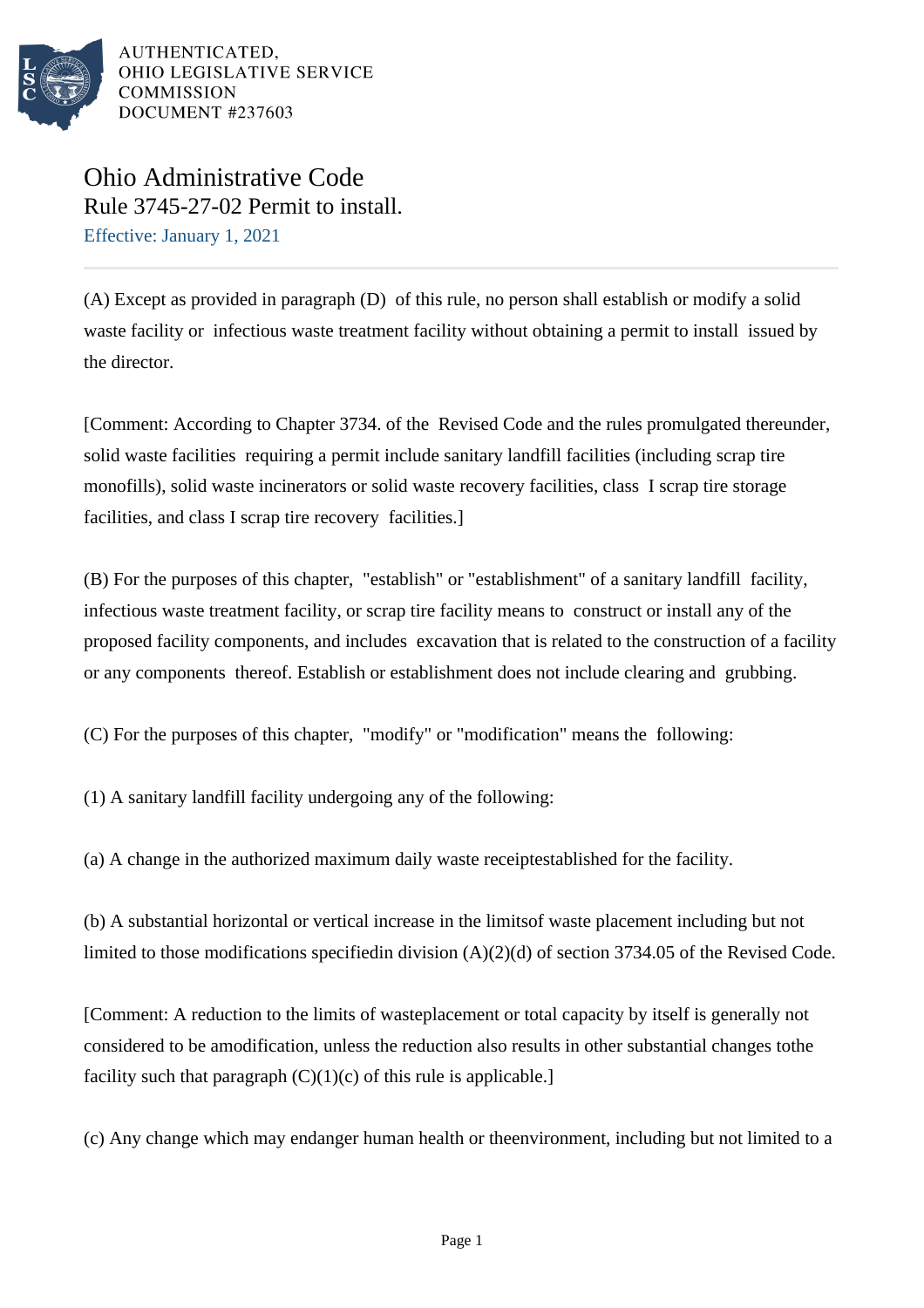

change to operation, technique of waste receipt, type of waste received, or design or construction of the facility, as determined by the director.

(2) An infectious waste treatment facility undergoing any of the following:

(a) A substantial change in waste handling at the facility including but not limited to the following:

(i) Type of waste received.

(ii) Any change in the facility's treatment technology or technologies.

(b) An increase in the treatment capacity. For the purposes of this rule, "treatment capacity" means the maximum amount of waste permitted by Ohio EPA to be charged into the treatment unit per hour, or the engineered throughput capacity per hour if no such permitted capacity is authorized.

(c) Any other substantial change which may endanger human health or the environment.

(3) A solid waste incinerator or solid waste energy recovery facility undergoing the following:

 $(a)$  Any substantial expansion of the waste handling area.

(b) Any substantial change to the location of the waste handling area.

(4) A Class I scrap tire storage facility or Class I scrap tire recovery facility undergoing the following:

(a) An increase in the designated daily design input capacity only when it requires an increase in the facility's annual license fee. Any decrease in a facility's daily design input capacity would not be considered a modification.

(b) Changes requiring the issuance of new or additional special conditions to the permit.

(c) A change to store any whole or processed scrap tires outside of a building or in enclosed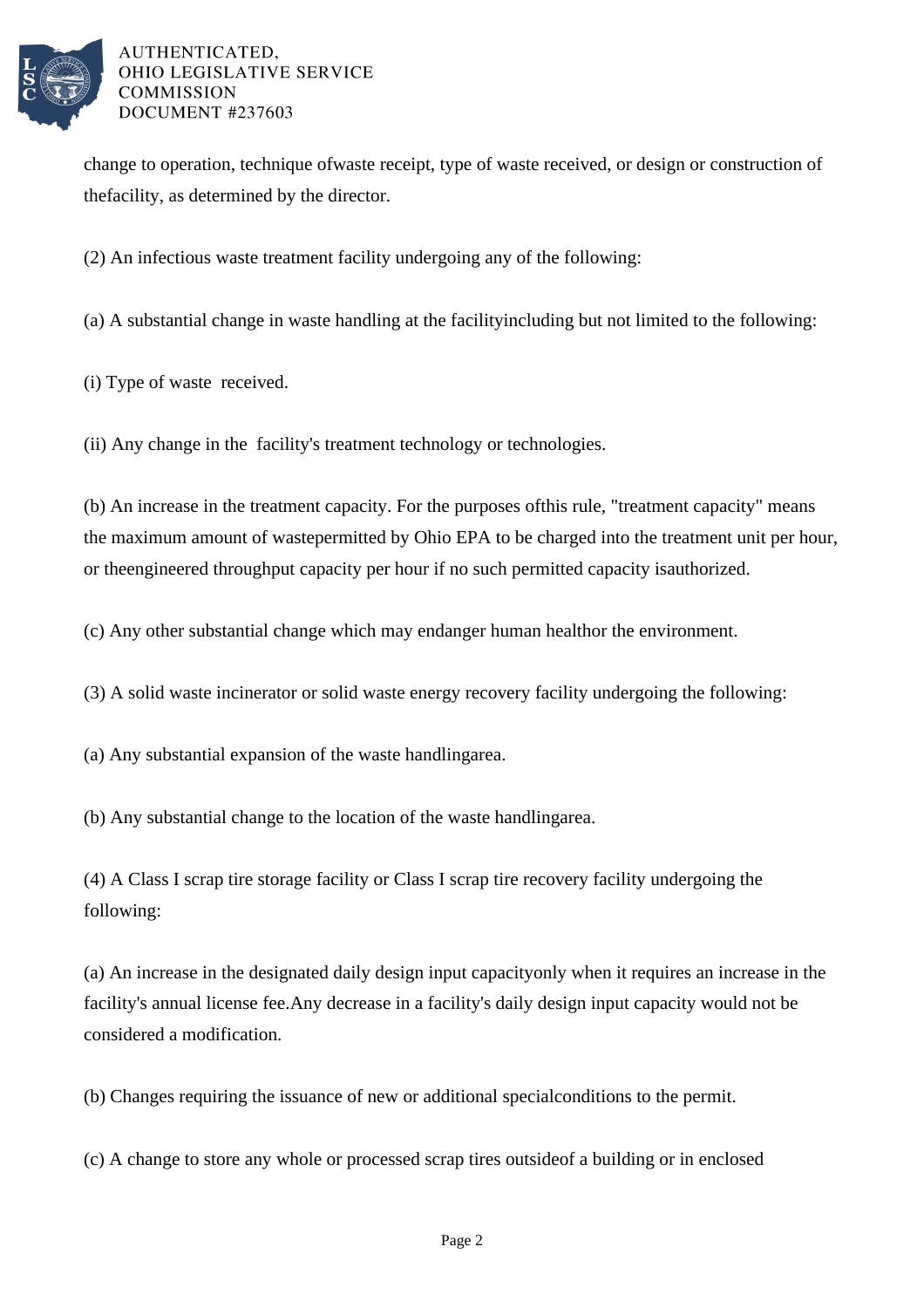

containers, if previously there were no scrap tires designated to be stored outside a building or in enclosed containers or if there were specific limitations on scrap tires stored outside of a building or in enclosed containers.

(d) Any substantial expansion to the scrap tire handling area or scrap tire storage area.

(D) Exceptions. The following facilities are not required to obtain a permit to install:

(1) A solid waste facility used for sewage sludge treatment or disposal when the treatment or disposal is authorized by a current permit issued under Chapter 3704. or Chapter 6111. of the Revised Code.

(2) A municipal solid waste landfill required to install an interim composite liner/leachate collection system pursuant to rule 3745-27-20 of the Administrative Code.

(3) An infectious waste treatment facility owned or operated by the generator of the wastes who treats wastes generated at any premises owned or operated by the generator.

(4) An infectious waste treatment facility owned or operated by a hospital, as defined in section 3727.01 of the Revised Code, which treats any of the following:

(a) Sharp wastes generated by a generator who has staff privileges at that hospital and produces fewer than fifty pounds of infectious wastes in any one month.

(b) Wastes generated in providing care to a patient by an emergency medical service organization, in accordance with section 4765.01 of the Revised Code.

(c) Wastes generated by an individual for purposes of the individual's own care or treatment.

(5) An infectious waste treatment facility that holds a license to operate a crematory facility issued in accordance with Chapter 4717. of the Revised Code and a permit issued in accordance with Chapter 3704. of the Revised Code.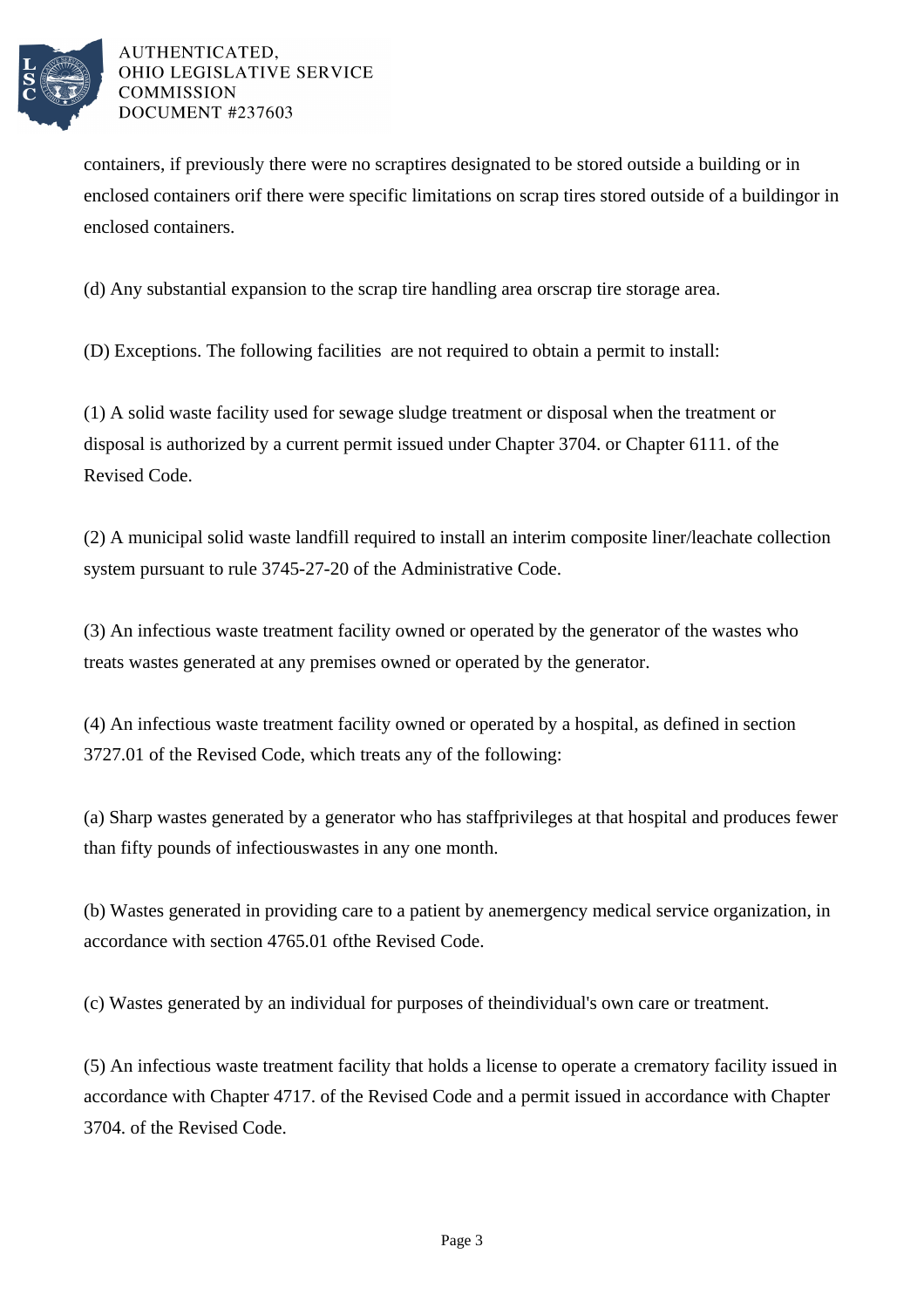

(6) An infectious waste treatment facility that treats or disposes of dead animals or parts thereof, or the blood of animals, and is subject to any of the following:

(a) Inspection under the "Federal Meat Inspection Act," 81 U.S.C Title 21. .

(b) Chapter 918. of the Revised Code.

(c) Chapter 953. of the Revised Code.

(7) A unit of a hazardous waste facility for which a hazardous waste facility installation and operation permit is required by Chapter 3734. of the Revised Code.

 $(8)$  A solid waste facility that holds a current registration pursuant to Chapter 3734. of the Revised Code and the rules adopted thereunder.

(E) Permit to install application.

(1) A person proposing to establish or modify a solid waste facility or infectious waste treatment facility shall submit an application for a permit to install with accompanying detail plans and specifications to the director as deemed necessary in order to determine whether the criteria for approval have been met.

(2) An application for a permit to install shall be accompanied by a nonrefundable application fee established in Chapters 3734. and 3745. of the Revised Code.

(3) An applicant for a permit to install, other than for a modification, shall file a disclosure statement on a form developed by the attorney general with the director and the attorney general at the same time the applicant files an application for a permit to install with the director.

(4) An application for a permit to install shall be signed by either the owner or operator of the facility and shall be one of the following:

(a) In the case of a corporation, a principal executive officer of at least the level of vice president, or a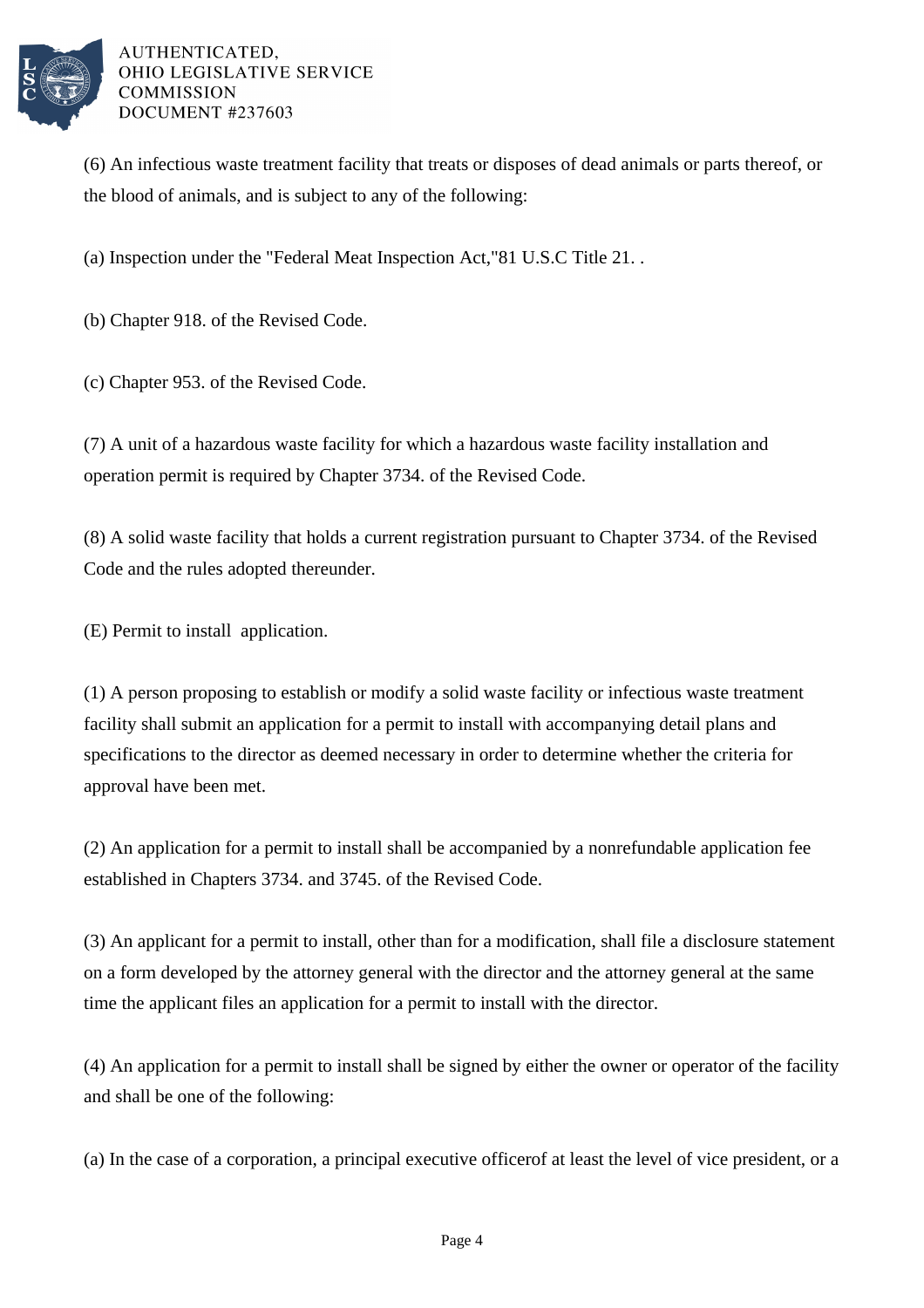

duly authorized representative, if such representative is responsible for the overall operation of the facility.

(b) In the case of a partnership, a general partner.

(c) In the case of a limited liability company, a manager, member, or other duly authorized representative of the limited liability company, if such representative is responsible for the overall operation of the facility.

(d) In the case of sole proprietorship, the owner.

(e) In the case of a municipal, state, federal, or other governmental facility, the principal executive officer, the ranking elected official, or other duly authorized employee.

(5) The signature on the application for a permit to install shall constitute personal affirmation that all statements or assertions of fact made in the application are true and complete, comply fully with applicable state requirements, and shall subject the signatory to liability under those state laws forbidding false or misleading statements.

(6) Not later than thirty days after the public meeting on the application, as specified in division  $(A)(2)(d)$  of section 3734.05 of the Revised Code, a copy of the transcript of the public meeting, copies of any exhibits, displays, or other materials presented by the applicant at the meeting, and the original copy of any written comments submitted at the meeting shall be submitted to the director by the owner or operator of a municipal solid waste landfill, industrial solid waste landfill, or residual waste landfill.

(F) A permit to install shall be issued, modified, revoked, or denied and may be appealed in accordance with Chapters 3745-47 and 3745-49 of the Administrative Code and section 3734.09 of the Revised Code.

(G) Issuance of the permit to install.

 $(1)$  In deciding whether to issue or deny a permit to install, the director shall evaluate whether the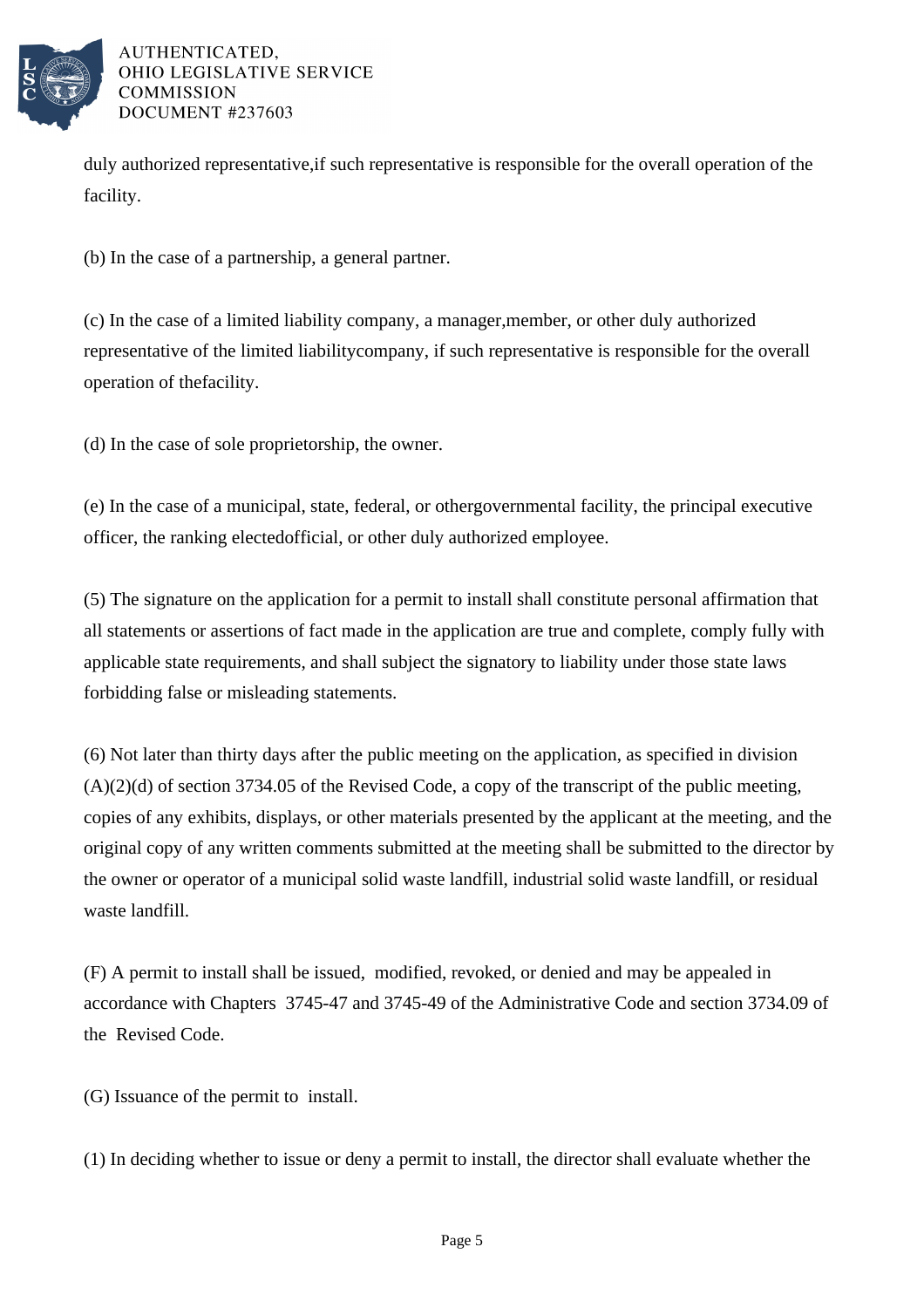

construction, operation, closure, and if applicable, post closure care of the facility is capable of fulfilling all appropriate regulatory requirements for protecting surface water, ground water, and air by soliciting the input and coordinating the issuance of the permit to install with all relevant divisions of Ohio EPA, as specified in the appendix to this rule. The director may consult with other divisions or persons as the director deems appropriate.

 $(2)$  In deciding whether to issue or deny a permit to install, the director may take into consideration the social and economic impact of the air contaminants, water pollutants, or other adverse environmental impact that may be a consequence of issuance of the permit to install.

(H) Terms and conditions.

(1) The director may impose such special terms and conditions as are appropriate or necessary to ensure compliance with rules adopted under division (A) of section 3734.02 of the Revised Code and division (D) of section 3734.12 of the Revised Code.

(2) If the director determines that standards more stringent than those applicable in rules adopted under division (A) of section 3734.02 of the Revised Code and division (D) of section 3734.12 of the Revised Code, or standards pertaining to subjects not specifically addressed by those rules, are necessary to ensure that a solid waste facility constructed at the proposed location will not cause a nuisance, cause or contribute to water pollution, or endanger public health or safety, the director may issue a permit to install for the facility with such terms and conditions as the director finds necessary to protect public health and safety and the environment. If a permit to install is issued, the director shall state in the order issuing it the specific findings supporting each such term or condition.

## (I) Termination.

(1) A permit to install for a new facility shall terminate three years after the effective date of the permit to install if the owner or operator has not undertaken a continuing program of installation or has not entered into a binding contractual obligation to undertake and complete within a reasonable time a continuing program of installation of the new facility.

(2) The owner or operator may request the establishment of a new termination date. Such request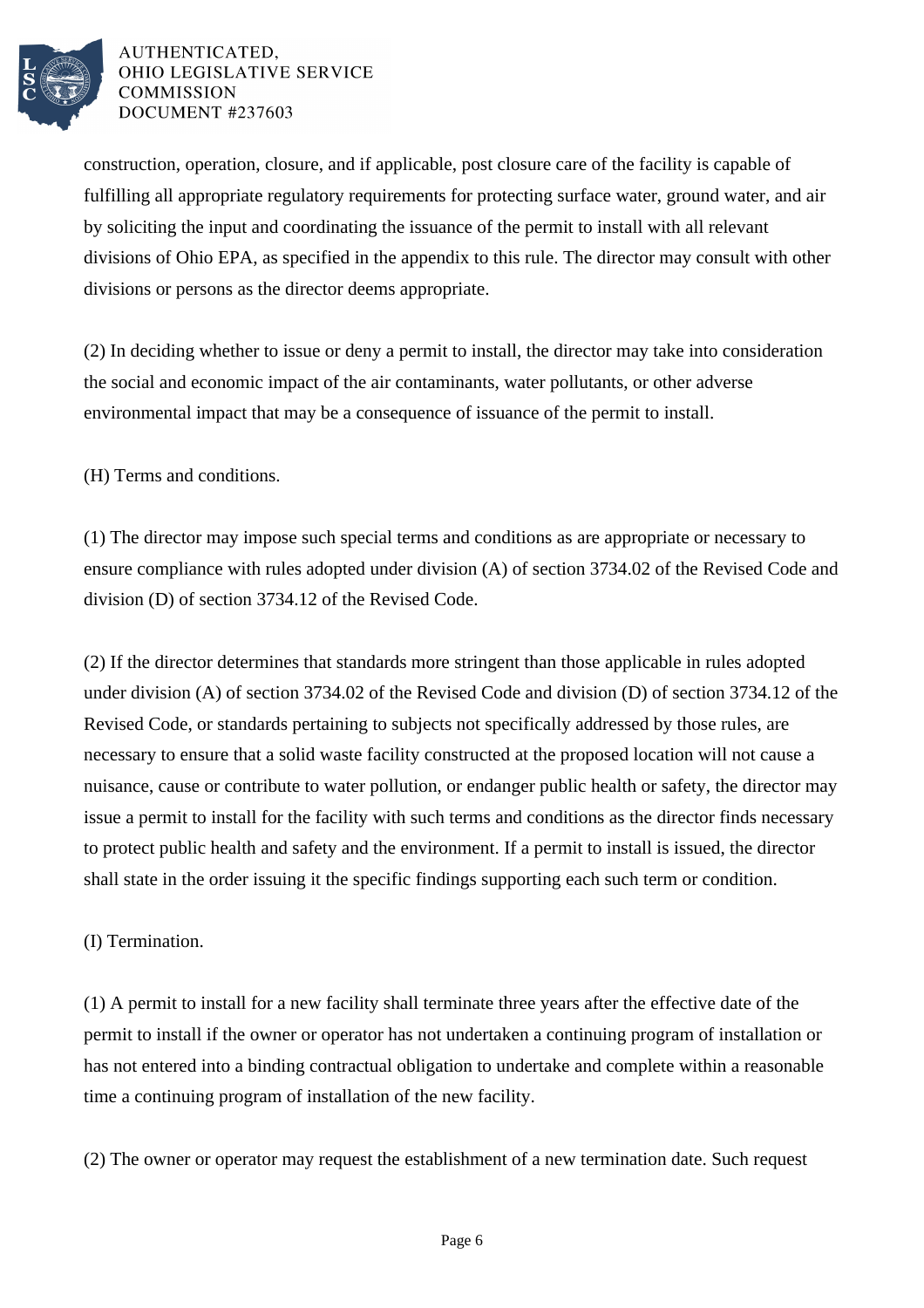

shall be submitted to the director and provide justification for the extension of time and an analysis demonstrating that the facility continues to meet the applicable siting criteria and design standards established in the current version of rules adopted under Chapter 3734. of the Revised Code.

(3) The director may establish a new termination date not to exceed twelve months of the current effective date if the director determines that the owner or operator has adequately justified an extension of time and has demonstrated that the facility continues to meet the applicable siting criteria and design standards established in the current version of rules adopted under Chapter 3734. of the Revised Code.

(J) Administrative change to the permit to install. An administrative change to the permit to install is an amendment that does not result in a modification or alteration to the facility. A permit to install may be administratively changed for the following reasons:

(1) To update administrative information including but not limited to the telephone number, address, or name of the facility.

(2) To clarify or correct Ohio EPA typographical errors contained in the permit to install. Such changes shall be made solely for the purpose of clarification or correction of typographical errors and do not constitute a modification or alteration of the facility.

(3) To establish a new termination date of the permit to install in accordance with paragraph  $(I)(3)$  of this rule.

(K) Revocation of the permit to install. The director may revoke a permit to install if any of the following occur:

(1) Any cause that would require disqualification pursuant to division  $(A)$ ,  $(B)$ ,  $(D)$ , or  $(E)$  of section 3734.44 of the Revised Code from receiving a permit to install upon original application.

(2) Fraud, deceit, or misrepresentation in securing the permit to install or in the conduct of the permitted activity.